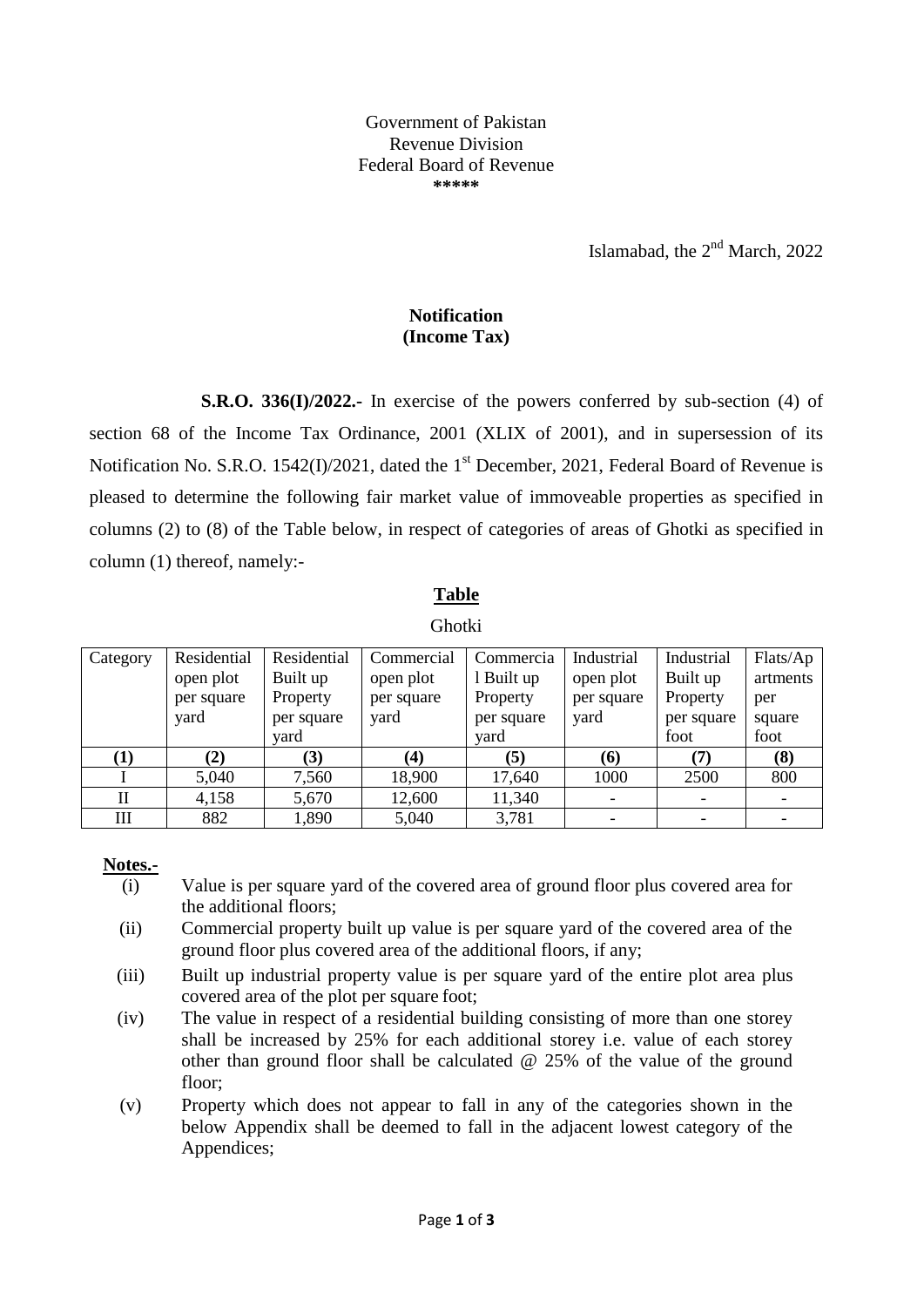- (vi) Whether the land has been granted for more than one purpose, viz residential, commercial and industrial, the valuation in such a case shall be the mean/average prescribed rate;
- (vii) Flat means the covered residential tenement having separate property unit number/sub-property unit number;
- (viii) In residential, multi storey building, additional storey shall be charged if it consists of bed room and bath room; and
- (ix) Area-wise categories are in the following Appendix-I and Appendix-II.

### **APPENDIX-I**

#### **CATEGORICAL CLASSIFICATION OF RESIDENTIAL AREA OF GHOTKI**

| $\mathbf I$    |                                        | $\mathbf{I}$   |                                 |                | III                               |  |  |
|----------------|----------------------------------------|----------------|---------------------------------|----------------|-----------------------------------|--|--|
| S#             | <b>AREA</b>                            | S#             | <b>AREA</b>                     | S#             | <b>AREA</b>                       |  |  |
| $\mathbf{1}$   | Azmatullah Market                      | $\mathbf{1}$   | Ali Akbar Shah Road             | $\mathbf{1}$   | Anwarabad Muhalla                 |  |  |
| $\overline{2}$ | Bagh Pir Sahib                         | $\overline{2}$ | Anaj Mandi                      | $\overline{2}$ | Chandoo Ram Colony<br>Muhalla     |  |  |
| 3              | Dhong Muhalla                          | 3              | Bacho Mirbahar Muhalla          | 3              | Devri Sahib Road                  |  |  |
| $\overline{4}$ | <b>Katchery Road</b>                   | $\overline{4}$ | Bhittai Muhalla                 | $\overline{4}$ | Hussain Beli Road<br>Commercial   |  |  |
| $\overline{5}$ | Mukhi Muhalla                          | 5              | Dhang Muhalla Road              | 5              | Kanwar Nagar Muhalla              |  |  |
| 6              | Municipal Office                       | 6              | Ghota Bazaar                    | 6              | Khanpur Mahar Bus<br><b>Stand</b> |  |  |
| $\overline{7}$ | <b>Mahar Market</b>                    | $\overline{7}$ | Hussain Beli Road               | $\overline{7}$ | Mirbahar Muhalla                  |  |  |
| 8              | Nadeem Market                          | 8              | Latifabad Muhalla               | 8              | Mughal Kalwar                     |  |  |
| 9              | Old Tanga Stand<br>upto Police Station | 9              | New Bus Stand                   | 9              | Mathelo Road                      |  |  |
| 10             | Owdharwali                             | 10             | Naz Cinema Area                 | 10             | Nanik Pura Muhalla                |  |  |
| 11             | Pir Fakharuddin<br>Shah Muhalla        | 11             | Pir Mehboob Shah<br>Muhalla     | 11             | <b>Qadria Cotton Factory</b>      |  |  |
| 12             | Purani Bazaar                          | 12             | Sadiq And National High<br>Coup | 12             | Rehmoowali<br>Muhalla/Road        |  |  |
| 13             | Shahi Bazar                            | 13             | Shamshad Muhalla                | 13             | Saindino Ghoto                    |  |  |
|                |                                        | 14             | Sindhi School                   | 14             | Tando Tibbai                      |  |  |
|                |                                        | 15             | Tando Shahbaz Khan              | 15             | Tando Buland Khan<br>Muhalla      |  |  |
|                |                                        | 16             | Tando Masoo Khan                |                |                                   |  |  |
|                |                                        | 17             | Tando Tibbai                    |                |                                   |  |  |